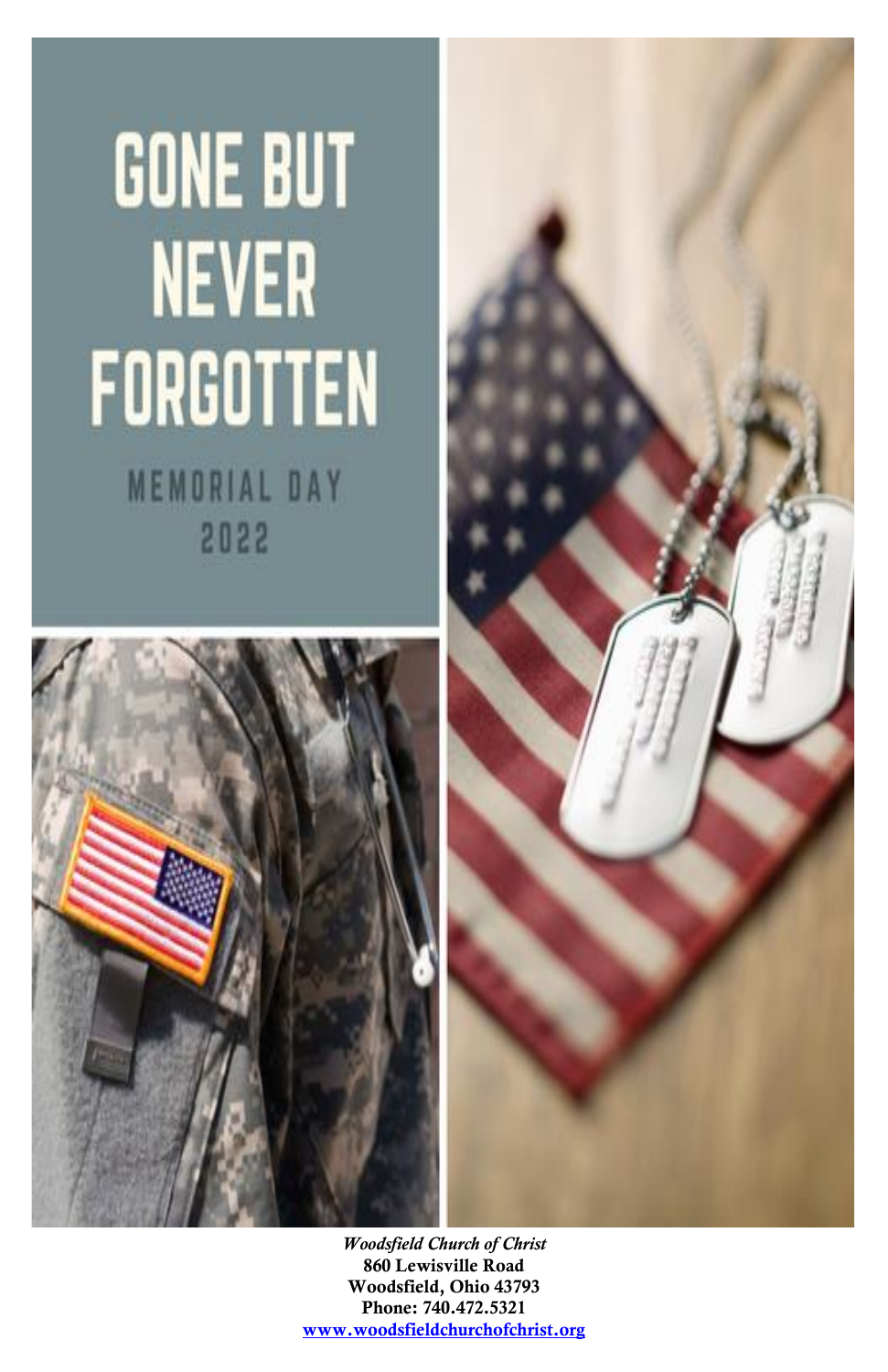**May 29, 2022 Week 22** 

#### **Prayer Requests**

Jennifer Grosklos-Tilton (Jean Antill's niece) her husband passed away; Gary Rubel recovery from surgery; Dan Fussell back issues; Ruth Spence (Lois Kenney's sister); Pattie Norris, upcoming surgery; Gavin Matz, recovering from Covid; Hank Seidler (Jeff & Jo Ellen Seidler's grandson); Darlene Winland; Sharon Workman, tests; Gary Holland, stage 5 kidney disease; Megan (Alice Keylor's niece), in Germany; Marilyn Martin; Terry Caldwell, spot on lung; Marie Rose; the widows of the congregation.

**MEMBER IN PRAYER**

**Those battling cancer** – Sue Thornberry (friend of Bev Jones); Tammy Carter (friend of John Ackerman); Misty Robinson (friend of Alice Keylor); Rex McConnell, chemo & radiation (J.D. Wiley's cousin); Pam Jones, stage 4 pancreatic cancer (J.D. Wiley's sister-in-law); Dave Hamilton (friend of J.D. Wiley); Brian Ady (Doris Ady's son), recovering from esophageal cancer; Nina Christman.

**\* Please update the office of any changes to those on the prayer list.** We update the prayer list periodically, removing names if we have not received recent updates on that person.

#### **Pregnancies**

Kirsten Rouse, Jacklynn Rose; for their health and the health of the children they are carrying.

#### **Elders & Deacons Meeting**

There will be an Elders & Deacons meeting next Sunday, June 5<sup>th</sup> at 4:00 p.m. in the main auditorium.



#### **2022 Graduates**

**High School**: Malachi Rose-Burton, Kalista Friday **8 th Grade:** Landon Harris

**Kindergarten:** Josie Friday, Deklin Harmon, Hudson Jones, Kylee Jones, Hannah McFarland, Aiden Rose

#### **Membership Update**

La Verne & Darlene Winland have renewed their membership with this church family. They have expressed that the support they have received during this difficult time has been greatly appreciated. They look forward to returning to the congregation.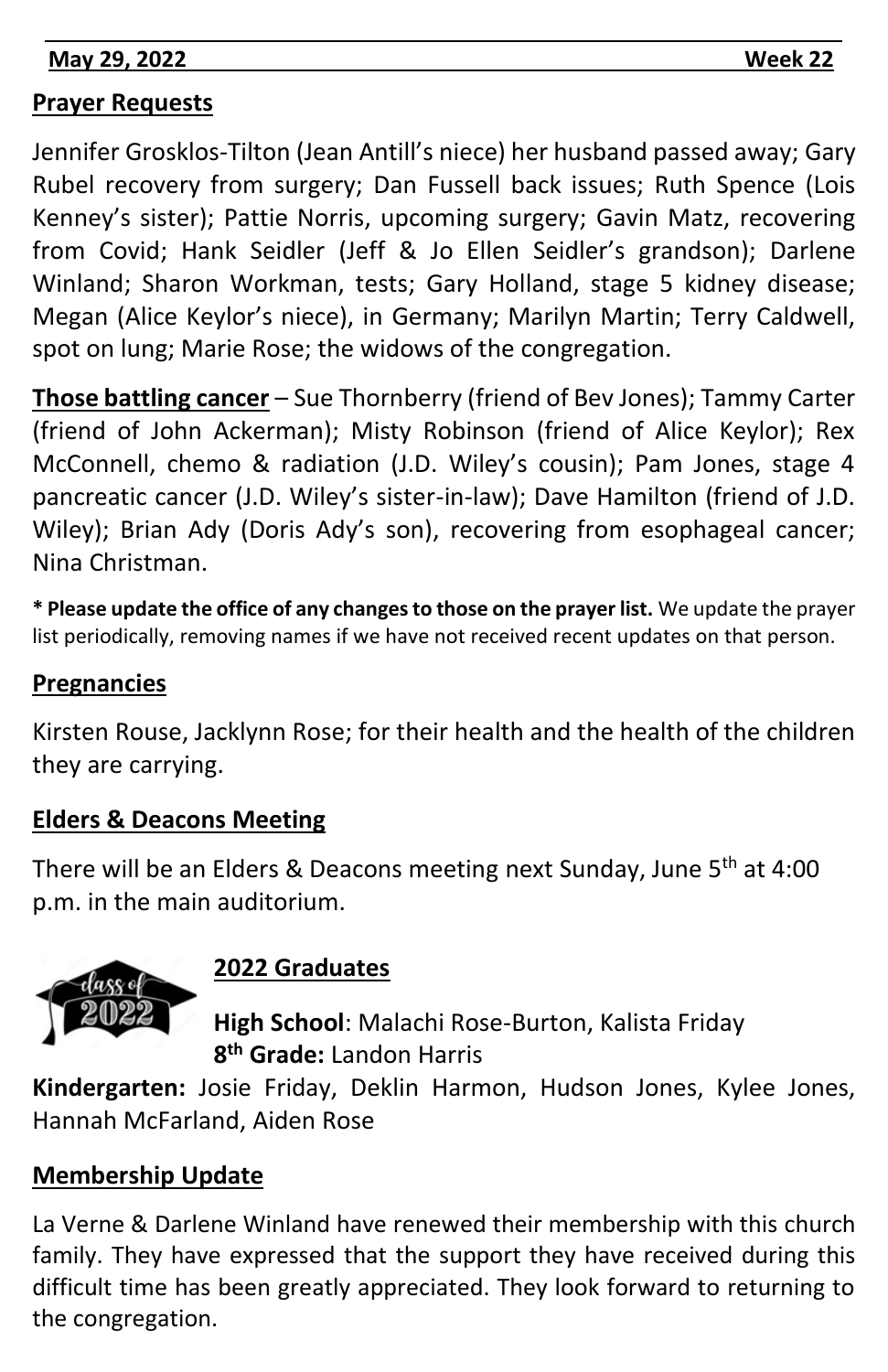### **Where is Your Heart?**

Billy Graham was once quoted as saying, "Give me five minutes with a person's checkbook, and I'll show you where their heart is." There's a lot to be said for that. Our calendar and our checkbook (or, in today's terms, our online bank account) tell us something about where our time and our money go.

This morning, we will look at someone who really didn't have anything to give, but gave anyway. There are a lot of reasons that we come up with for not giving sacrificially: taking care of our finances, making sure we have food on the table, providing for our family are all understandable reasons to cut back. I would never fault anyone for any of those.

However, there are often other things we buy, right? While we make the above excuses for not giving more, we might go out and buy a new boat or side-by-side. We might take shopping trips with friends just because. We may sign the kids up for another camp because we want to make sure they stay busy all summer. There's often something that wiggles its way into our finances that's not completely necessary.

Which brings us back to the question—where is your heart? If your heart truly is on taking care of family, being financially responsible, etc., I get it. But let's not use that as an excuse when it's not really true. Checking our other purchases and comparing them with our giving rationale will keep us from telling ourselves things that aren't really true. It ultimately comes down to a heart issue. Where is your heart?

-Scott McFarland